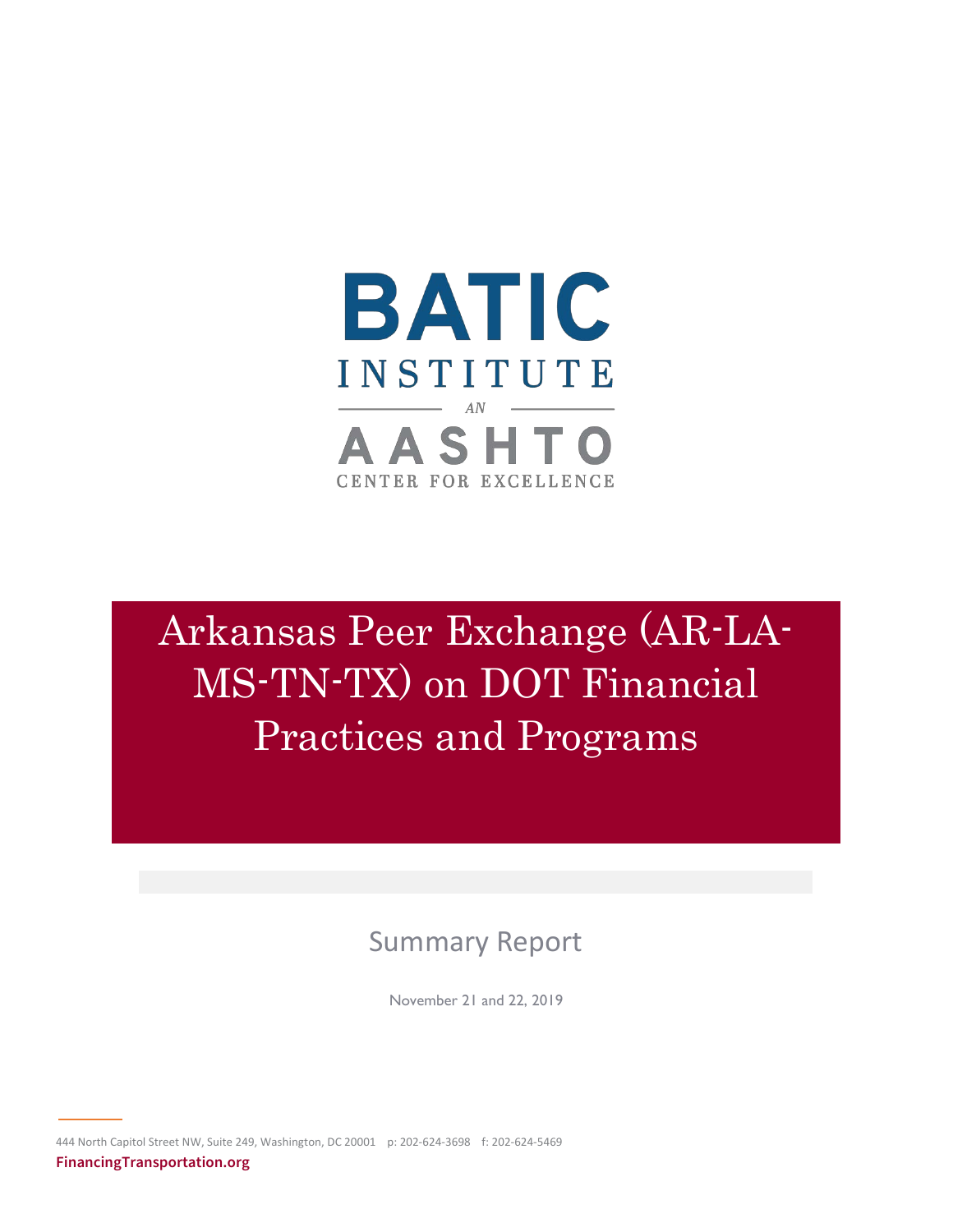# **Arkansas Peer Exchange (AR-LA-MS-TN-TX) DOT Financial Practices & Programs**

November 21 and 22 Little Rock, AR

#### **Overview**

This customized exchange brought together financial professionals from Arkansas, Louisiana, Mississippi, Tennessee, and Texas to discuss common issues, compare best practices, and engage in a facilitated dialogue about managing and strengthening their funds management and programming practices.

# **Focus Area 1: Program Development**

Arkansas led a discussion about utilizing project prioritization software for project selection and program management.

- Arkansas discussed their recent switch to a proprietary technology used for project prioritization and how the tool is mostly advantageous, although there are some challenges.
- Another state in attendance mentioned the drawbacks with relying heavily on project prioritization tools rather than using a mix of proprietary software and in-depth planning meetings with senior staff to address challenging prioritization issues (e.g., urban vs. rural projects).
- One state advised others to be cautious when choosing software not developed by subject matter experts. Developing performance measures and prioritization benchmarks in-house allowed for more specific scoring and ease of data circulation (pavement data, crash data, bridge data, etc.). Ultimately, in-house scoring systems have helped the state to develop more needs-based performance metrics that have helped them to identify priority corridors to study in the future, which affect the state's 10-year plan and STIP through better anticipation of project performance.
- Some states' project prioritization must be approved by either a highway commission or the state legislature; one state has taken an active approach to project prioritization by canvassing the state to talk with legislators and mayors to get a better sense from localities as to which projects are most important.
- Multiple states noted the difficulty in matching state-level and federal-level performance measures, as these performance measures can have a huge impact on overall program development.

Several states chimed in on different types of revenue forecasting and how changing socioeconomic trends and political gridlock are causing them to take unique approaches to program planning.

- Discussion on electric vehicle market penetration and the extent to which revenue forecasts will be impacted with expected VMT to rise 2.2% year over year in the near term.
- Discussion on local funding support from sales taxes, fuel taxes, alternative sources (like gambling revenues), road usage charges, and toll revenues as well as national implications of

444 North Capitol Street NW, Suite 249, Washington, DC 20001 p: 202-624-3698 f: 202-624-5469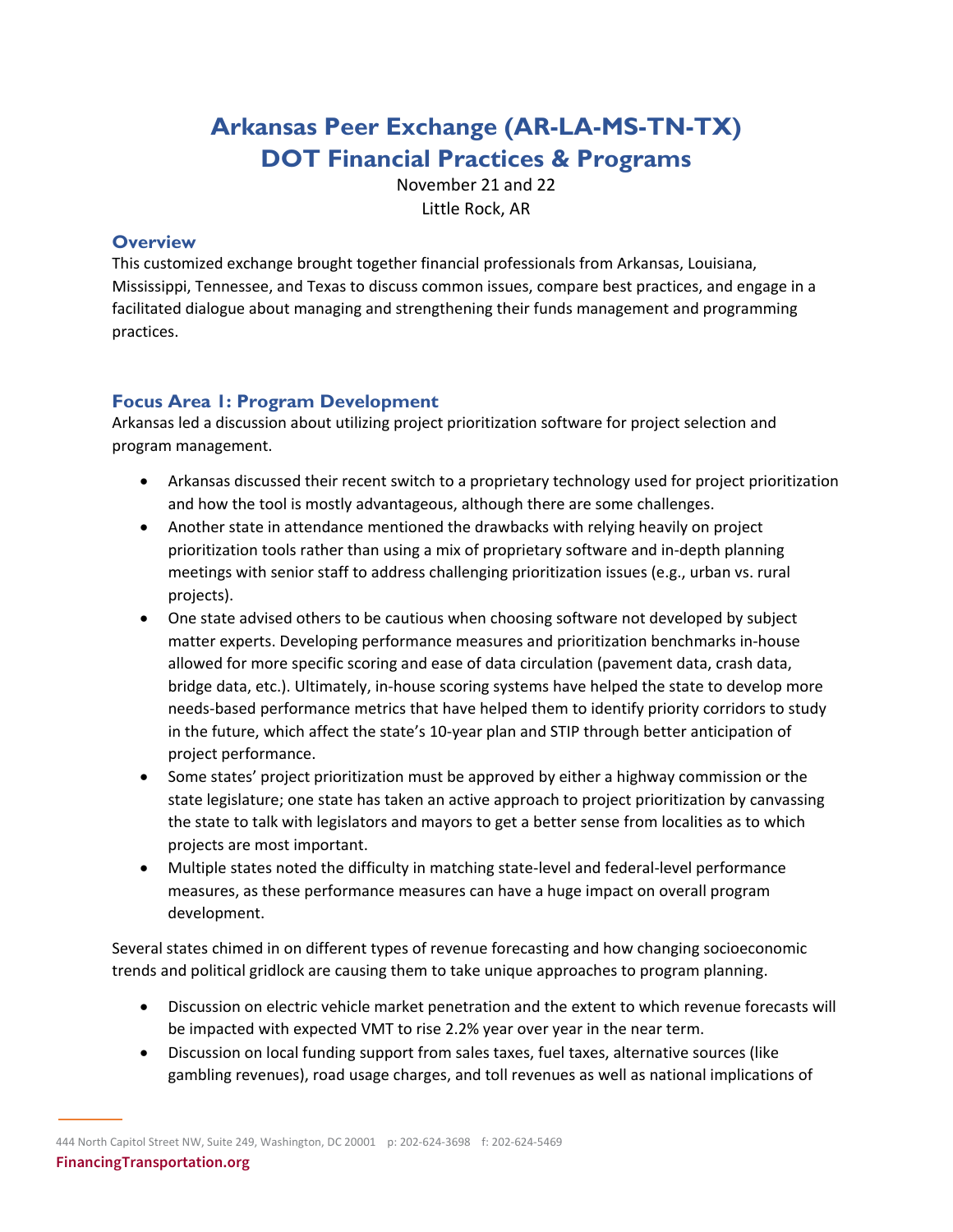each. One state noted the significance of local tax measures supporting funding availability, despite the legislature stalling on critical proposals.

• One state mentioned a trend of over-running bids and the requisite involvement to properly manage both expectations and the "level letting" of contracts.

#### **Focus Area 2: Program Execution and Management**

Louisiana led a discussion on its Enterprise Resource Planning (ERP) tool ("LaGov") that replaced its legacy financial management system, and how other agencies may adopt some of their methods. Then the states engaged in a series of discussions on organizational strategy, project controls and the STIP.

- Proprietary software powered technology covering HR/Payroll, Enterprise Core, supplier resource management, business intelligence and analytics, asset management, in-house billing, and lifecycle cost management. Notably includes a detailed project cost/value/milestone tracking mechanism.
- Conducted a peer review with another state to identify challenges and needs prior to implementing new ERP system.
- Conversion from the old system to the new was the most difficult part but obtaining customized software for Louisiana's specific utilization ultimately positioned them well for future needs and changes.
- Big change always needs a devoted champion from within an organization to see through transitions related to new technologies and ensure success in the future.
- The states engaged in a project controls discussion covering project financial planning, conservative apportionment planning, obligation of federal funds, and project prioritization.
- Group discussion on the frequency of formal STIP adoptions, average annual amendments, and administrative modifications. Sometimes there is difficulty with the amendment process because of legislature involvement. STIP changes are mainly based on a threshold of funding or proportional changes which dictate whether the change will be a modification or amendment.

#### **Lunch Discussion: Rescission, Improper Payments, Toll Credits**

FHWA facilitated a conversation on the FAST Act funding rescission, improper payments and toll credits over lunch.

- Rescission repeal provision is in the Continuing Resolution (CR) prior to the CR announcement, discussed federal scoring for future programs and MPO spending. The announcement of the CR passage and rescission cancellation came during the lunch discussion.
- Improper payments discussion:
	- o Improper Payments Work Group is addressing project delivery issues to reduce improper payments and improving guidance on "bucket billing" and "truing up" final vouchers.
	- o FHWA has found frequent instances of ineligible funds being billed at the wrong federal share.

444 North Capitol Street NW, Suite 249, Washington, DC 20001 p: 202-624-3698 f: 202-624-5469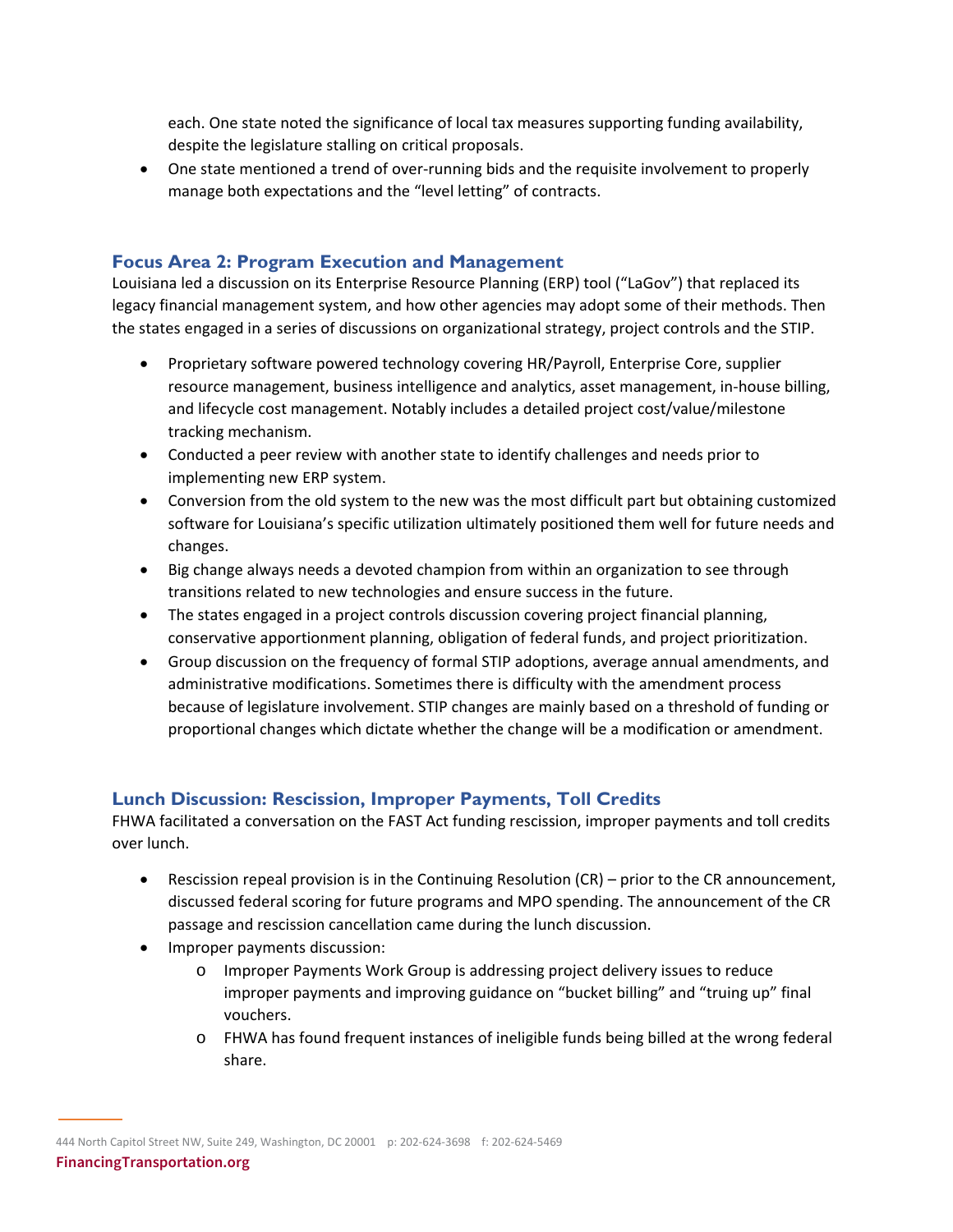- o Enhanced project agreement standard operating procedure is used to leverage multidisciplinary, risk-based reviews and define items to be reviewed by FHWA Division personnel.
- o FHWA needs to understand state-by-state challenges and issues regarding improper payments by reviewing more data driven and rigorous approaches from the Division offices and annual improper payment testing.
- o Concern over clarifications needed to the 2016 guidance memo; the testing program and compensating controls used to catch and fix improper payments; and the inefficiencies of going after all "improper payments."
- Discussion of how toll credits are approved and applied and why toll credits may be an effective tool for advancing projects. FHWA is conducting toll credit reviews (not quite an audit).

## **Focus Area 3: Funds Management**

Tennessee led a discussion on funds management and cash policies.

- Discussed accrued and unbilled costs and cash forecasting. Instituted a detailed cash management projection method (with 2-3% of variation) allowing them to more effectively forecast cash.
- Having a large balance of cash may allow the DOT to increase its budget by a certain amount and authorize additional funds in that fiscal year based on the cash balance and out-year projections. By doing this, the DOT accelerates project delivery.
- Some states discussed tracking cash balances each month and targeting the annual end-of-year cash balance, as well as the ability to borrow funds in the short term.
- There was discussion about using advance construction (AC) as a strategy for reducing inactive projects, especially projects with slow or unreliable obligations such as utility relocations or projects involving railroads. AC also is used to bridge across fiscal years, when funding can be delayed, and often is used to manage funds on large projects.

There was a group discussion about fund swapping.

- GAO is currently reviewing fund swap procedures employed by state DOTs.
- Examples were given of some fund swapping practices, especially with respect to local projects where the MPO or other local sponsor often encounters challenges with advancing federal-aid projects.

## **Focus Area 4: Project Delivery**

Texas presented on managing project lettings and tracking obligations.

- Performance based planning supports the agency's decisions on investment strategies that deliver the right projects based on 104 unique performance indicators that inform a larger process.
- Texas uses a quarterly review approach with data-driven project development.
- Review of federal apportionments and obligation authority to improve its business processes.

444 North Capitol Street NW, Suite 249, Washington, DC 20001 p: 202-624-3698 f: 202-624-5469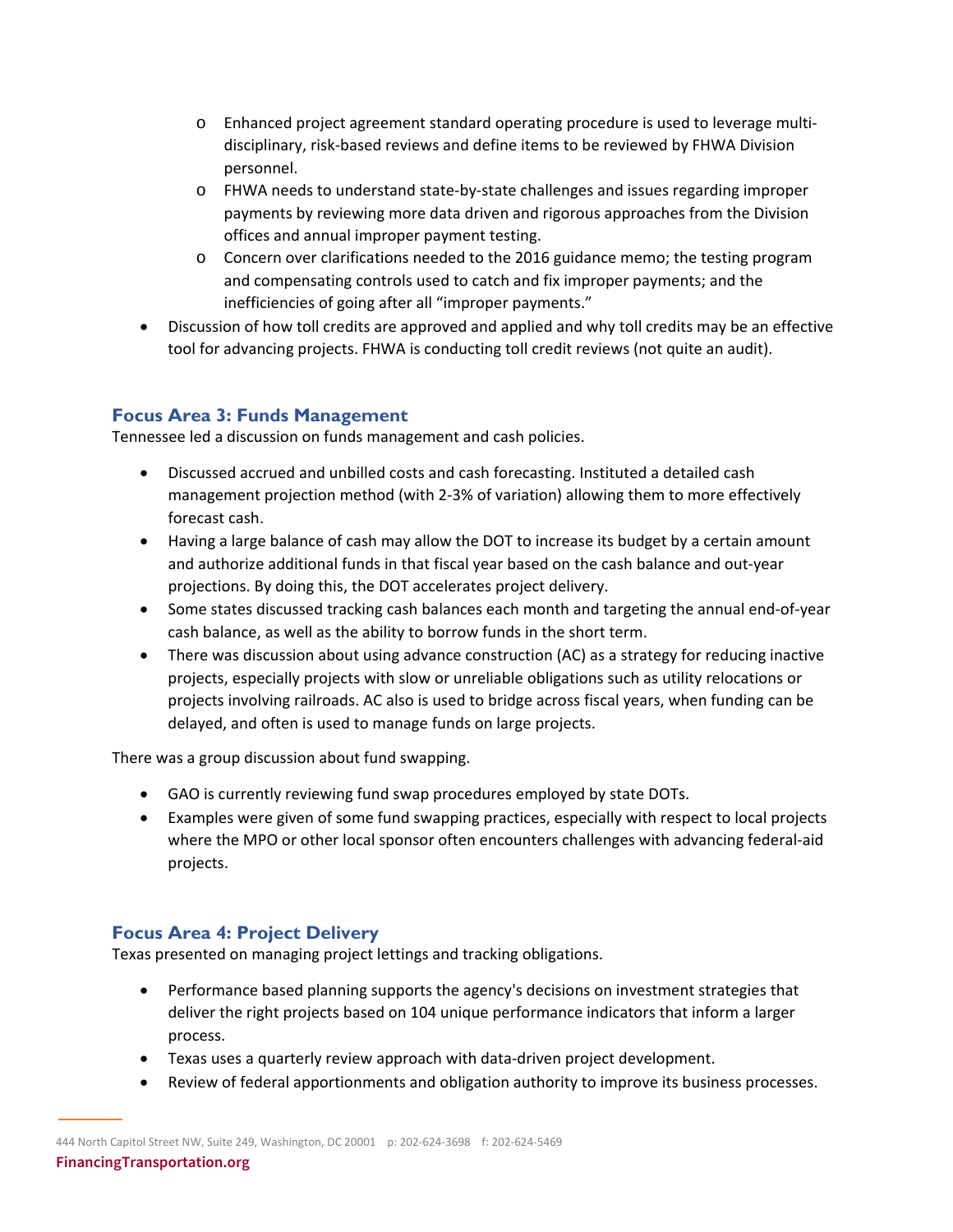Tennessee presented on managing inactive projects.

- Tennessee keeps the inactive projects total low by reviewing projects once they hit a designated 9-month period. Any inactive balances above \$50,000 require follow-up with pertinent function areas or governing bodies.
- There was a general discussion on how dealing with inactive projects often is not a finance task but a project management issue and that having fewer inactive projects depends on highly experienced employees.

#### **Capacity Assessment**

Participants engaged in a "Question Storming" exercise to identify capacity building needs. Questions posed to participants:

Think ahead a year or two years from today. What questions, if you were able to answer them in the coming months, would help you to be more successful in your job and/or help your organization to be more successful in meeting your goals during that timeframe? What answers could be transformative in large ways or small?

After independently developing individual questions, the participants were organized into small groups to discuss their ideas and report out their top three questions to the full group. Many groups had similar questions.

#### **Team Results**

#### **1. Alpha Team**

- a. What is the future of FHWA funding (block grant approach) and the FHWA organization?
	- i. Some agencies that use a block grant method are more flexible in their funding management and are also more program-focused than project-focused.
	- ii. There needs to be better transparency and cooperation between state/federal/local agencies to set performance measures and targets more effectively.
- b. How do you earn the trust of the legislature and avoid a target on DOT's back?
	- i. One state mentioned that their relationship with the legislature improved once joint meetings with the public were held that showcased the similarities between constituent needs and DOT needs. Furthermore, independent reports have been published that reinforce DOT's priorities, local communication during legislative sessions, and special assistance during disasters have both raised the DOT's profile and built trust between the legislature and the public.

#### **2. Beta Team**

- a. What incentives can DOTs provide Disadvantaged Business Enterprises (DBE) to become prime contractors?
	- i. Concern about lack of incentives to move from DBE to prime contractor, that the DBE program can be viewed as an entitlement, and that some prime contractors don't take the DBE program seriously.

444 North Capitol Street NW, Suite 249, Washington, DC 20001 p: 202-624-3698 f: 202-624-5469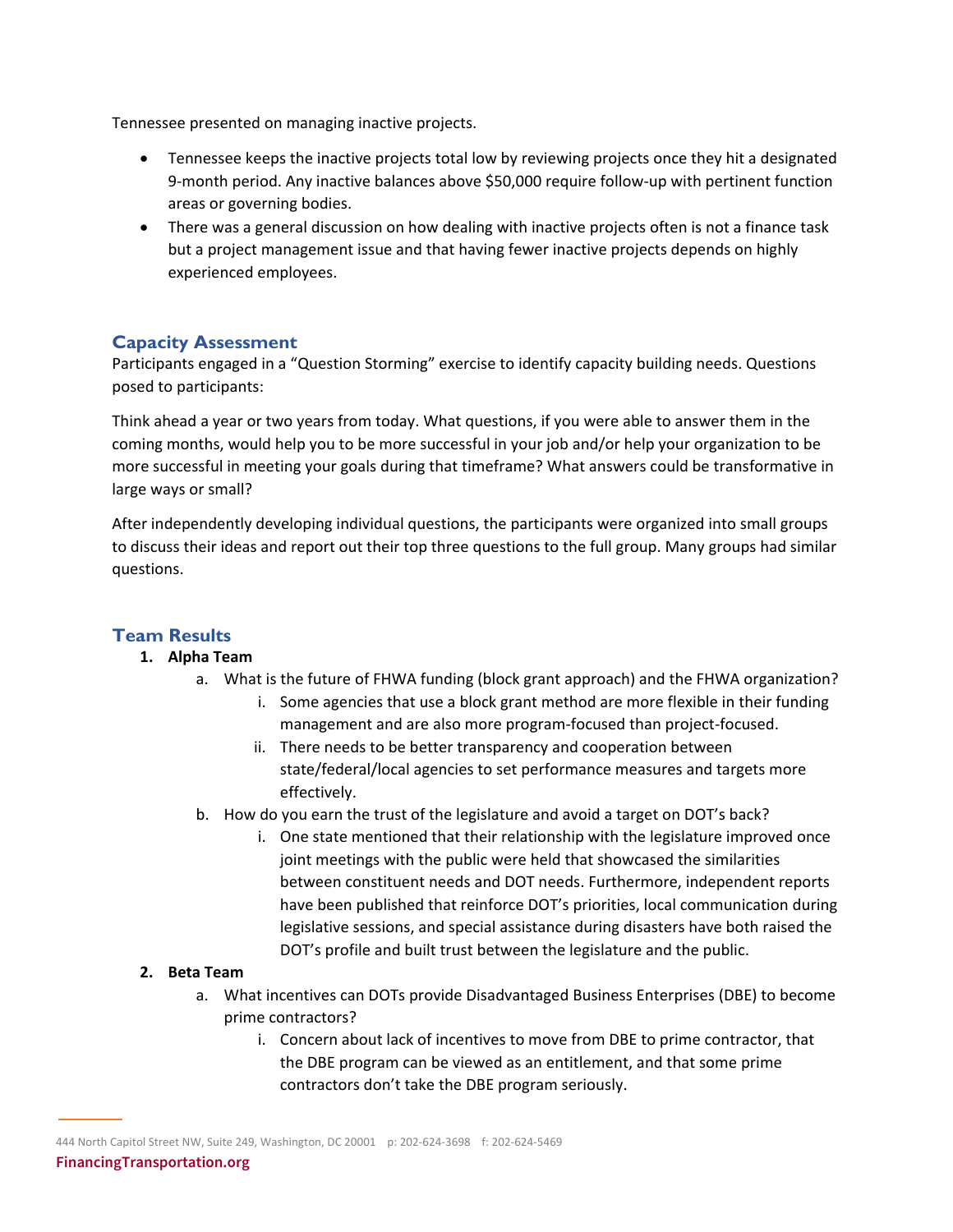- b. How do you attract and retain employees?
	- i. The key for one state has been understanding what motivates people beyond salary. If you can create opportunities that people want, you are more likely to retain them.
	- ii. Mentorship programs and re-hiring retired employees on a part-time basis have kept the workplace dynamic for one state.

#### **3. Charlie Team**

- a. How successful is your agency when it comes to obligating off-system bridge and TMA funding?
	- i. One state suggested the potential benefit of investigating both bridge bundling and utilizing bridge credits to achieve 100% federal funding share.
	- ii. Also there was mention of focusing communications and targeting assistance on the worst local bridges.
- b. How can we best transfer knowledge within the DOT?

#### **4. Delta Team**

- a. How much back-and-forth is there between FHWA and state DOTs when determining performance measures?
	- i. Concern that some performance measures have not improved local conditions, but rather just increased the burdens on some of the state agencies.
	- ii. Metrics used in the TAMP are not good performance measures, and there needs to be better communication around the TAMP being a planning document not an accounting document.
- b. How do we achieve funding stability and predictability as well as flexibility in the federal program?
	- i. Discussion on the difficulty of CR planning for both federal and state agencies.

#### **5. Echo Team**

- a. How do other states reward or reduce Metropolitan Planning Organization (MPO) lettings or letting allocations? How do we better collaborate with MPOs?
	- i. Monthly TIP meetings, progress reports with MPOs, local meetings with cities and consultants help the review process. Helping MPOs work with city governments is also an effective method of letting MPO funds.
- b. What does the federal close-out process look like?

## **Final Thoughts**

The group concluded with a round robin discussion about how to improve financial management with a focus on performance and results. Some takeaways:

- Peer exchange meetings could be useful in many areas besides just finance (project startup, design, etc.).
- The facilitators' prior contextual knowledge and contributions from previous peer exchanges were very helpful.
- Being able to network and engage in productive dialogue with DOT peers and FHWA counterparts was unique and useful.

<sup>444</sup> North Capitol Street NW, Suite 249, Washington, DC 20001 p: 202-624-3698 f: 202-624-5469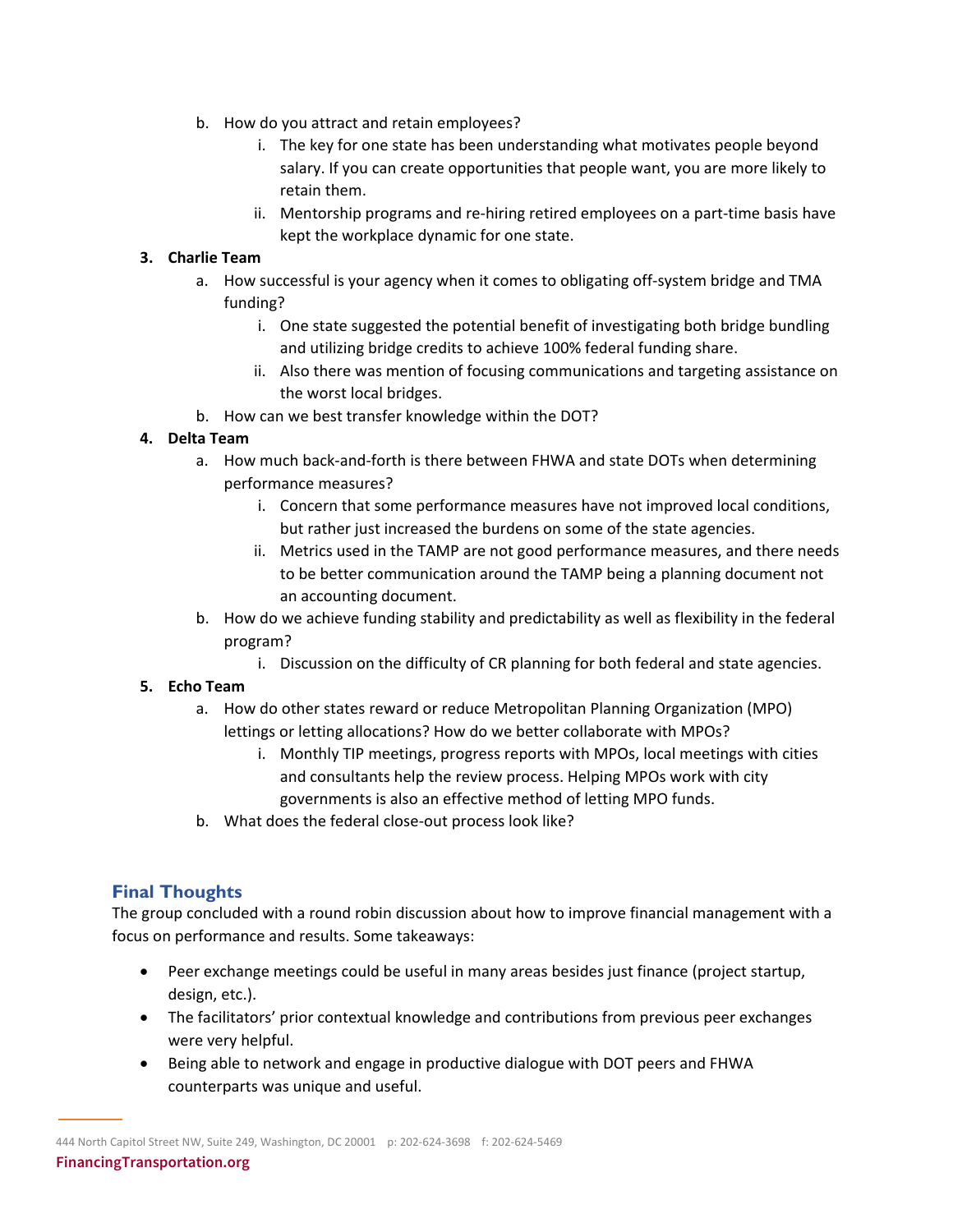• The state DOTs and FHWA Divisions are different but face the same challenges; peer exchanges are useful for improving communications, discussing guidance, and comparing practices.

444 North Capitol Street NW, Suite 249, Washington, DC 20001 p: 202-624-3698 f: 202-624-5469